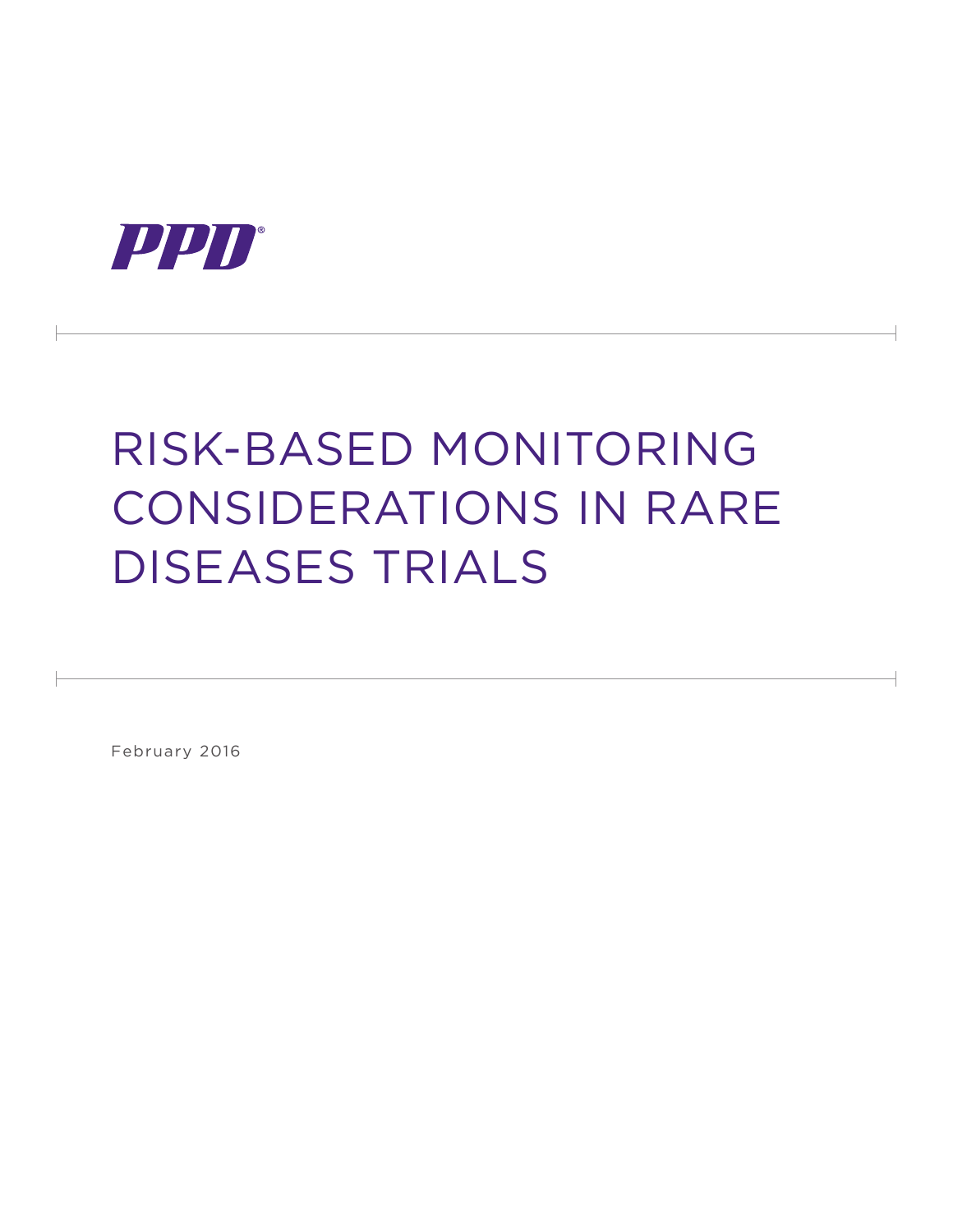The industry phrase risk-based monitoring (RBM) initially may appear to be a poor fit with rare and uncommon diseases. However, applying an adaptive and intelligent approach to RBM can lead to a more focused review of critical data elements that are essential to end point assessments. Conventional wisdom in the rare diseases space dictates the use of 100 percent source document verification (SDV) and frequent on-site monitoring. This traditional approach provides a sense of quality and robustness to the monitoring process, but does not address the issue of errors in the data that may occur between reviews or procedures at sites that are not detected until the on-site monitoring event occurs. Adaptive and intelligent monitoring offers solutions to improve data flow, and has more frequent and ongoing assessment of data with trend analysis to detect and prevent issues. Moreover, small patient populations do not deter this approach as the combination of new monitoring methodologies allow for data to be assessed in a number of ways improving the opportunities for detection and correction.

# Adaptive and Intelligent Solutions Applied to Risk-Based Monitoring

Over the last decade, RBM has been an evolving platform in the biopharmaceutical industry. In its early stages, RBM was simply a reduction in review of the total number of patients or the case report form (CRF) fields. These early approaches included basic sampling guidelines. For example, monitoring every fourth patient at a site, which does not work well in rare disease studies, where very few patients are enrolled at each site. With the expansion of electronic data capture (EDC), simple SDV sampling assignments could be made in some EDC systems to support a field level sampling approach. However, these had to be determined at the start of the study and could not be easily modified based on site performance or the

emergence of new execution risks as the study progressed. In addition, monitoring plans did not always clearly indicate how sampling assignments should be applied and how additional data reviews should be performed when site performance problems emerged. Until recently, this has been an active forum discussion in the industry with no clear or standard direction for how RBM should be applied. In order to encourage consistency and innovation in the RBM space, the U.S. Food and Drug Administration (FDA) issued draft guidance<sup>1</sup> in 2011, followed by final guidance<sup>2</sup> in 2013, providing an opportunity for the biopharmaceutical industry to comment as well as provide a framework for a voluntary review process for RBM monitoring plans. The industry now recognizes the importance of this topic, as evidenced by the TransCelerate BioPharma Inc.<sup>3</sup> release of its 2013 position paper outlining a methodology for risk-based site monitoring and several other papers on topics such as centralized monitoring and how to assess the success of an RBM approach.

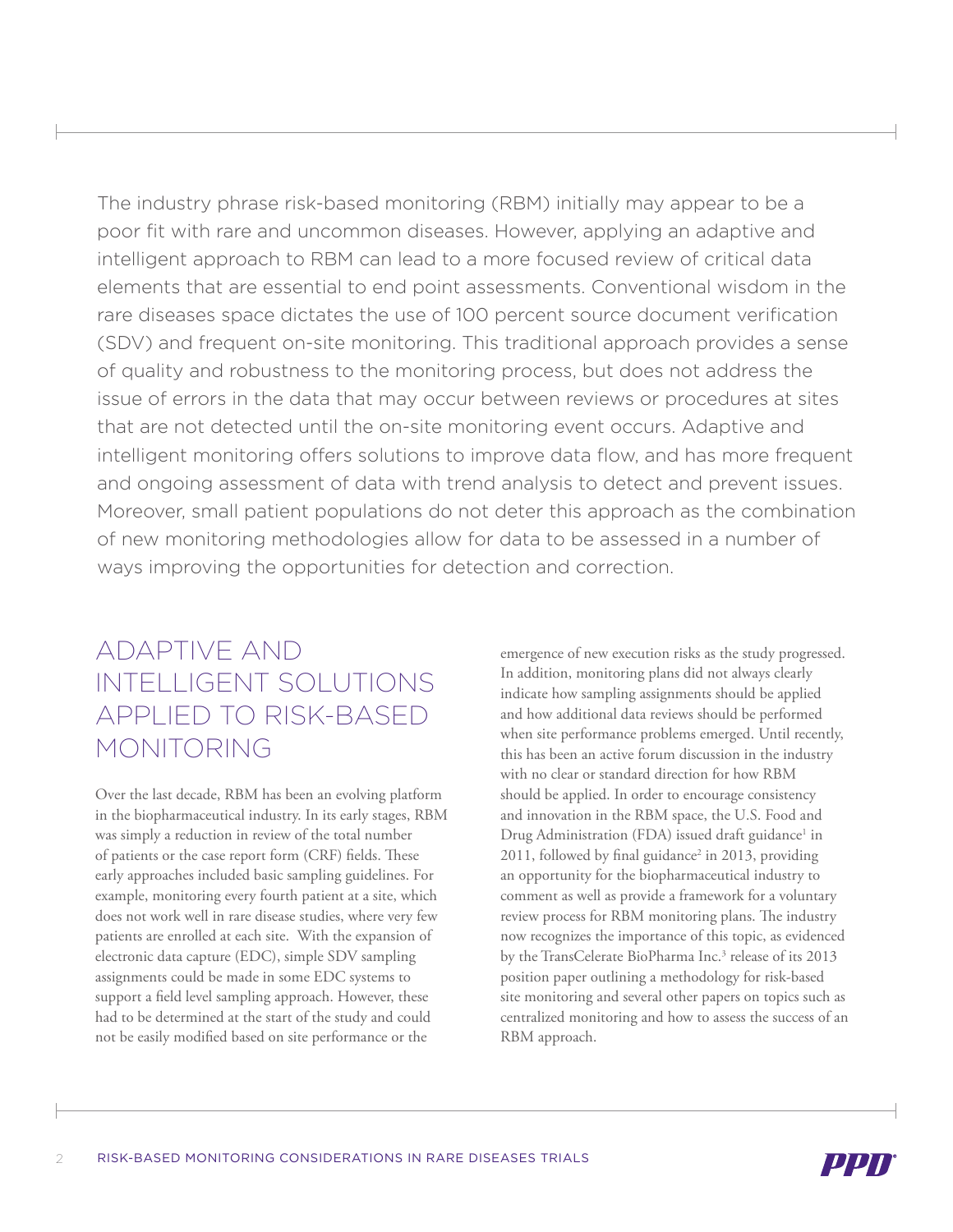PPD recognized that many past RBM approaches relied heavily on reduced source document verification and sampling of patients and data. Until recently, there was no consistency in how RBM plans were adapted based on the data quality and data trends. Previous plans relied upon the clinical monitor's intuition or complex algorithms and reports. PPD did not see robustness in the adaptive approaches of many plans presented to us for execution, and many teams had difficulty implementing complex plans that relied upon manual reporting and comparison. Our team demanded a consistent process that could be adapted to individual protocols, as well as a suite of technology solutions that allowed for ease in detecting trends and anomalies, data currency and robust statistical methodologies to identify sites that are outliers in performance.

Through customization of CTMS, the expansion of Preclarus®—our robust portfolio of technology solutions and the development of a process driven by data analytics, PPD created our comprehensive RBM strategy. PPD's approach begins with a cross-functional risk assessment to drive customization of our functional management plans (monitoring plan, data validation manual, data analytics plan, etc.) and uses real-time data delivered through the dynamic analytic dashboards of Preclarus and new workflows and processes such as event triggered real time review (ETRTR), remote interim monitoring visits (IMVs) and site health assessments, which clinical research associates (CRAs) and clinical team managers (CTMs) use to detect and identify anomalies in data, analyze clinical key risk indicators at a site level and react to risks identified through data analytics. A root cause analysis is performed, when discrepancies are identified, to prompt remote and on-site visits with a focus on enacting process changes at the site, ultimately mitigating risks before they arise. We are utilizing techniques prescribed in the FDA guidance, following the progress within the TransCelerate publications and applying both to our industry-leading people, technology and processes to provide clients effective and efficient adaptive monitoring plans, while changing the way clinical teams do their jobs. By implementing conclusions drawn from remote monitoring, monitoring teams are able to shift their approach and mindset to identify core problems

through analytical tools and to make better decisions from the available study data.

#### Challenges of Risk-Based Monitoring in Rare and Uncommon Diseases

RBM traditionally has been avoided in rare and uncommon diseases because of patient populations, risk of poor data quality and resulting financial implications. Costs per patient are high in rare and uncommon disease trials, making RBM strategies seem attractive to clients at face value. Because of the small patient populations and low data volume, missing end point data or incorrectly performed procedures at the site could lead to unusable data that have implications on the statistical power and primary end point analyses. For this reason, the traditional prescribed monitoring approach has been 100 percent SDV and frequent monitoring visits, although this still does not completely protect against these possible implications. In traditional models, even the best CRAs lack an ability to flawlessly aggregate data trends across subject visits, subjects and sites when the monitoring often occurs across several IMVs, weeks apart, looking at one or two subject visits at a time. Certain RBM methods assist in providing multiple sets of eyes on the data (CRAs and remote monitors), aggregated looks at data (data analytics), more frequent review of data remotely (remote IMVs) and standardized assessment of site performance overtime (site health assessments) which can improve subject safety, patient retention, quality of data and protocol compliance.

Another area often debated in rare disease trials is the viability of standard statistical approaches given small site and patient sample sizes. While site to site comparisons may not work particularly well when there are so few patients at each site, or a small number of sites, there are other ways to screen the data. For example, we can further group sites into region, or we can go the other direction and look at patient level data for outliers. Adverse event (AE)under/ over reporting from a larger study with lots of patients/site will give you a more robust signal, but even then, it's just a signal to be investigated, it doesn't tell you the site is doing something wrong.

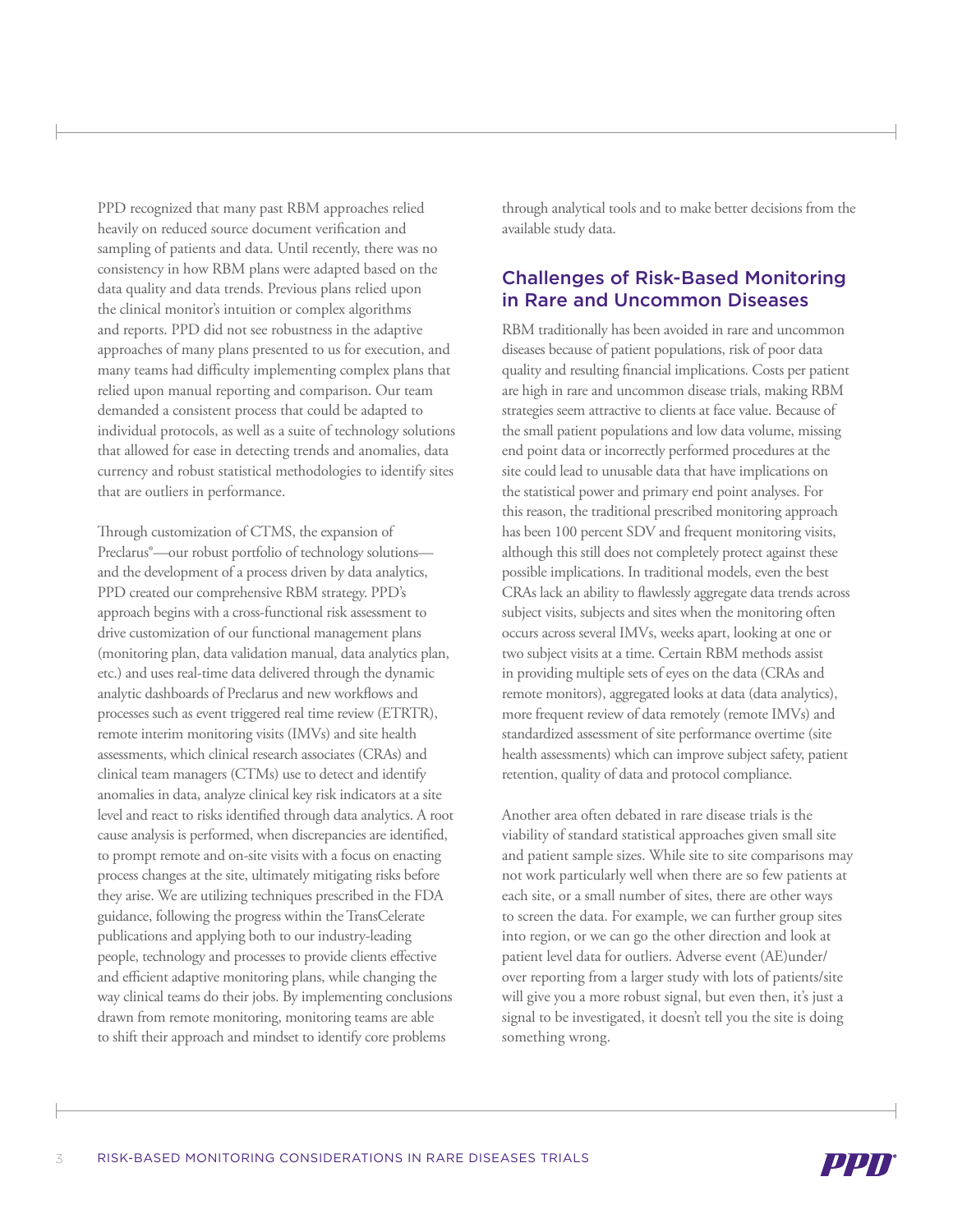A flexible approach to use of analytics to identify signals and data anomalies can overcome the statistical challenges normally faced with low numbers of patients and sites. When the goal is to interrogate the data to identify sources of risk on a trial, it's imperative to refocus the lens to fit the characteristics of the trial. Effective use of analytics and data interrogation in this context is measured by the ability to raise signals that something may be amiss, followed by robust investigation and confirmation where the goal is to ensure quality data is being gathered to deliver a successful trial.

It is a common misnomer that one RBM technique will fit all indications. This belief is flawed, particularly when applied in the rare and uncommon diseases space. Although many diseases are grouped under the rare and uncommon designation, they each have their own challenges and risks that need to be assessed. A traditional RBM approach fails to meet the individual needs of rare and uncommon diseases as it often takes a study data approach when, in fact, a per patient data assessment approach is better, as is a focus on real-time data. With an adaptive monitoring approach, individual elements of traditional RBM strategies must be reviewed to determine if they are an appropriate fit for specific rare or uncommon diseases study designs.

With this individualized approach, rare and uncommon diseases studies can benefit from the application of adaptive and intelligent approaches to RBM that adjust the monitor's focus based on real-time trends in data. This approach also encourages centralized in-house monitoring of data to provide consistency within the dataset on an ongoing basis and allows for peer review of monitoring.

Using three different rare diseases trials as examples, we will demonstrate how trials with unique challenges can benefit from using a risk-based approach to monitoring.

+ **Study A:** Phase II/III long-term treatment of a genetic disorder in pediatric patients with cognitive impairment to slow progression of cognitive and functional impairment

- + **Study B:** Phase IIb long-term treatment a genetic neurodegenerative disease in pediatric patients
- + **Study C:** Phase III treatment of an uncommon acute emergent condition

RBM provides the benefit of a risk assessment, in-house monitoring and various tools to access and review data. By having a consistent strategy applied to all data there is an improved opportunity to recognize data concerns early and intervene before they have been repeated at subsequent visits. This paper will explain the primary components of an RBM approach and then outline how they might be applied across these three different rare diseases trials.

#### Key Elements of a Risk-Based Monitoring Approach to Apply in Rare and Uncommon Diseases Trials

**Protocol Risk Assessment.** All RBM approaches should first include an assessment of risks inherent in the execution of the protocol. This risk assessment should include an evaluation of the complexity of the study design, eligibility criteria and treatment administration. Monitoring plans should be developed to ensure additional focus and attention are placed on the areas involved in the execution of the trial that are at highest risk for errors and could impact data integrity or subject protection. For example, in a study in which the design includes dose tapering or titrations that are triggered by meeting specific criteria, additional data surveillance to identify these triggers and confirm the sites have appropriately adjusted the dosage would be important to include in the monitoring plan. It is essential to assess eligibility criteria to determine which are critical to trial integrity and which are critical to subject protection. Focusing additional automated edits or planning for centralized remote monitoring of these criteria at the screening visit will prevent sites from randomizing those subjects that could be harmed by their participation and will ensure sites are only randomizing subjects that meet the eligibility criteria to maintain trial integrity. Additional components of a risk assessment include assessing the protocol specific

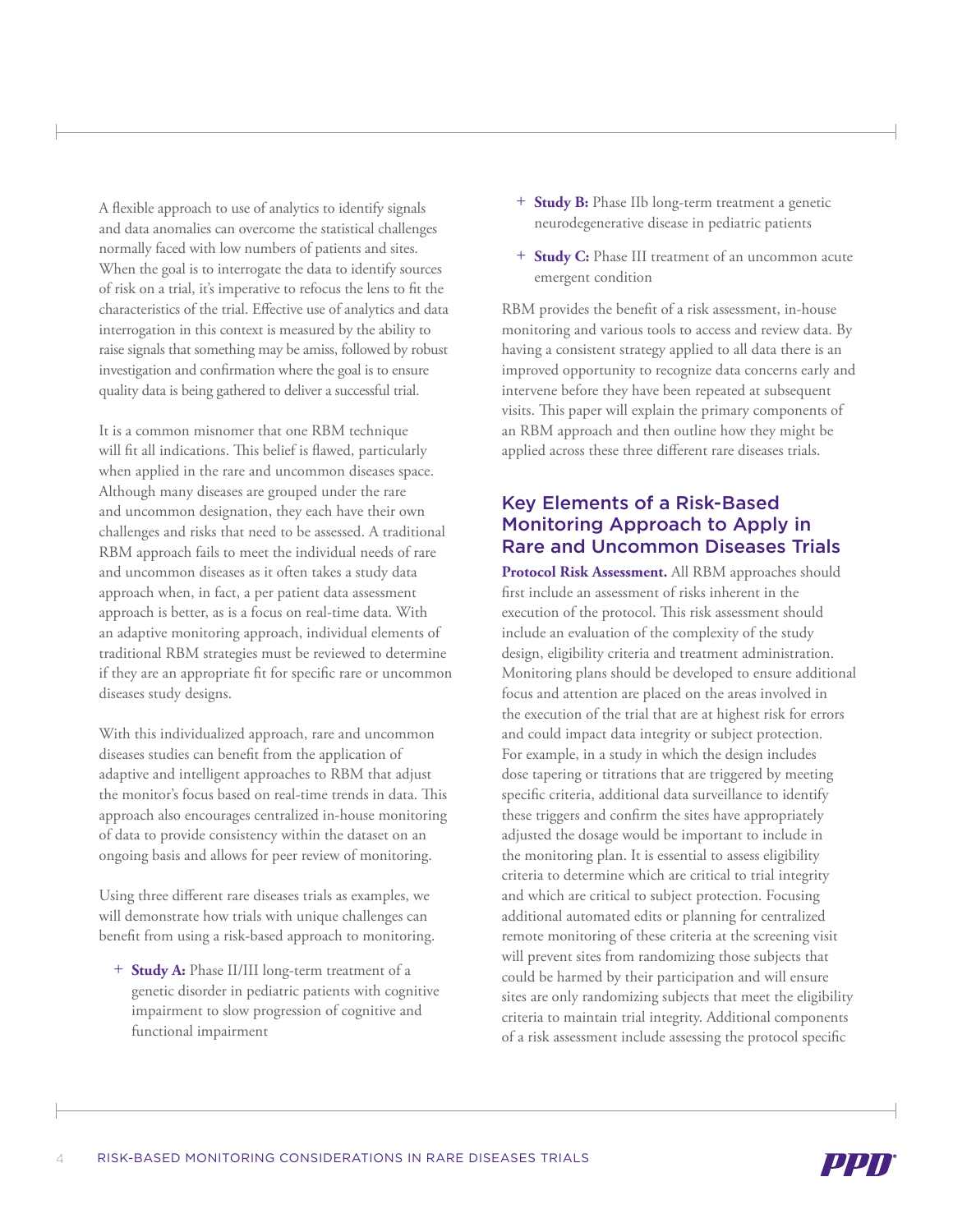instructions around the timing and collection of safety and efficacy end points. By identifying the expected errors that sites could make, clinical monitoring plans can focus additional training and compliance checks around these end points. As a result of a risk assessment, an increased training and monitoring focus actually can improve the quality of the trial data and better ensure subject protection. The advantages of performing a risk assessment and developing the monitoring plan around that assessment include:

- + Proactive planning that leads to risk mitigation
- + Training for sites and CRAs that focuses on the areas of highest concern
- + Improved protocol compliance and ultimate data quality

### Targeted Source Data Review and CRF Source Data Verification.

Source data review (SDR) is the process of evaluating the original clinic or hospital documentation of the assessment of the subject or the results of a protocol procedure, while CRF source data verification (SDV) is the process used to compare the corresponding data fields in the CRF or EDC system to the data in the source documents. Traditionally, CRAs have relied upon 100 percent of all source documents being reviewed and 100 percent of all CRF data being verified against the source documentation.

Historically this has been performed in one of two ways:

- + **Method A:** CRAs first review the source documentation completely to ensure logic and clinical process compliance (SDR), then compare that information and detailed results to the CRF (verification). In this method, SDR is a primary focus, while verification is secondary.
- + **Method B**: CRAs first look at the data entered in a specific field in the CRF and then review the source to find a "match" in the source documentation to

support the CRF entry. In this example, SDR is not the primary focus, and is often not conducted as thoroughly as in the previous method.

Method A is the preferred approach because it focuses on site compliance with the conduct of protocol procedures, process and methods, as well as the accuracy of the data in the CRF. Method B tends to place more emphasis on accuracy of the CRF data and less focus on the overall conduct of the procedures and the way in which data/results are captured.

Despite the level of detail expected of the monitors using 100 percent SDR and 100 percent CRF verification, audits by CROs, clients and the FDA still reveal critical and major findings that were either not accurately addressed by the CRAs/clients in order to bring sites into compliance swiftly or were missed by the monitors all together. Further, TransCelerate published a paper in 2015 indicating additional analysis shows that <3.7 percent of data ever changes after it is entered into the EDC system, indicating the negligible impact of SDV<sup>4</sup>.

Targeted monitoring is an alternative to 100 percent SDR and 100 percent SDV that could improve the ability of monitors and clients to reduce the number of these critical or major findings that are either not recognized or not handled appropriately. Targeted monitoring strategies emphasize areas of highest risk based on the protocol risk assessment conducted. Targeted monitoring assumes that reviewing a sampling of key source documentation and CRF data can provide an appropriate assessment of the site's compliance and accuracy to allow the CRA to identify areas where the site needs process improvements and/or additional training. Targeted monitoring relies on CRAs to detect trends indicative of poor performance and documentation practices early, assess the root cause of these issues or failures, and work with the site to put corrective and preventative actions in place.

There are a number of ways that clinical trial data can be targeted for SDR and CRF verification:

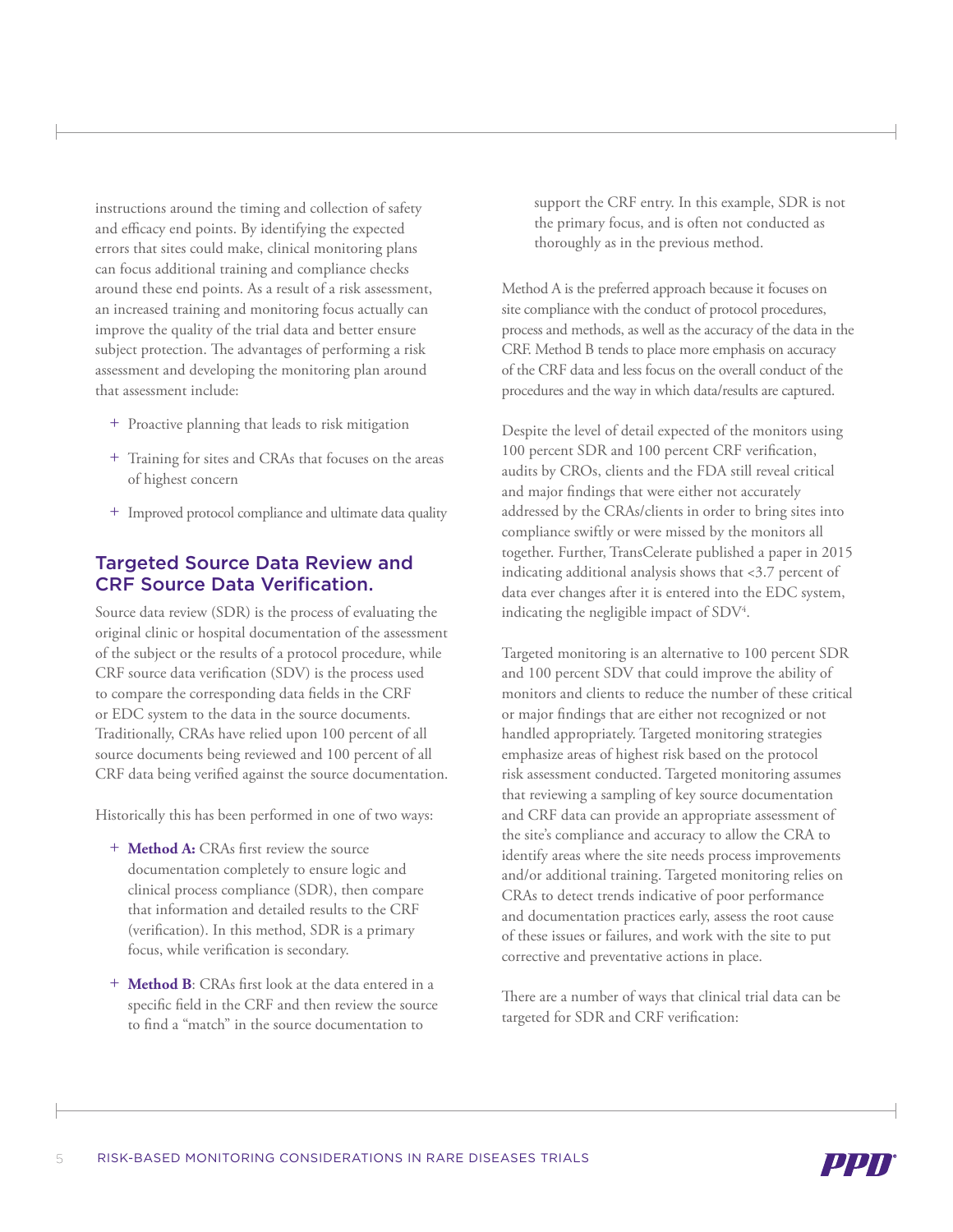- 1. **Data point sampling** Identifying which data points are critical and focusing SDR and CRF verification on those that are critical. For example, critical data only might be primary safety and efficacy end points. Critical data will be monitored at a higher percentage—even as high as 100 percent and less critical data will be sampled at a lower percentage, or not sampled at all, and rely only on electronic EDC edits and listings. This is most easily performed using monitoring method B described above and is therefore a less desirable option.
- 2. **Subject visit sampling** Identifying which subject visits are critical and focusing SDR and CRF verification on those that are critical. For example, critical subject visits may be the screening, baseline, end of treatment (where the primary safety or efficacy end point is measured), early termination and unscheduled visits. Critical subject visits will be monitored at a higher percentage, as high as 100 percent, and less critical subject visits will be sampled at a lower percentage, reviewed remotely or not reviewed at all and rely only on electronic EDC edits and listings. This sampling strategy is best aligned with monitoring method A described above and works very well on studies of any size, provided the number of visits per subject is of an appropriate size (>10 visits/subject).
- 3. **Subject sampling** Identifying a certain percentage of subjects for SDR and verification. For example, 25 percent of all subjects enrolled will have source and CRF verified at 100 percent, while the remaining 75 percent of subjects enrolled will rely only on electronic EDC edits and listings. This sampling strategy is best aligned with monitoring method A described above. However, it only works well on studies where each site is enrolling a minimum of 20 or more subjects.
- 4. **Subject or subject visit sampling for SDR combined with data point sampling for CRF verification.** This would include a 100 percent review of the source selected for that subject or subject visit, followed

by CRF verification of only a portion of that data. This strategy is more complex to track and manage and requires close collaboration between the clinical teams and EDC vendor.

Different sampling approaches can be created for a single protocol based on the difference in expected site performance. For example, a sampling plan for high-, moderate- and lowrisk sites can be developed, and CRAs can adapt the sampling plan used for that IMV based on the site's recent performance.

In addition, this sampling approach can be used during on-site or remote interim monitoring visits (rIMV) to oversee a site's compliance and performance.

The advantages of using targeted monitoring approaches are:

- + The CRA's focus can be limited to data and processes that are critical to human subject protection and trial data integrity
- + Limiting focus to items that are critical allows for more time for training and oversight in these areas
- + Adapted throughout the study based on site performance

#### Remote Monitoring

There are a number of different ways in which remote monitoring can be implemented on a trial. PPD employs a combination of different approaches: centralized remote review, real-time remote review and routine remote review. Each approach offers some unique advantages for ensuring the quality of data in a clinical trial and protection of subjects.

**Centralized remote monitoring** is the review of general study data or subject specific data at a specified frequency or in real time. Centralized remote review is conducted by dedicated staff from a centralized location for all sites globally. For example, a weekly review of all lab data to ensure pharmacokinetic (PK) samples have been received at the lab for all subjects who completed a specific visit

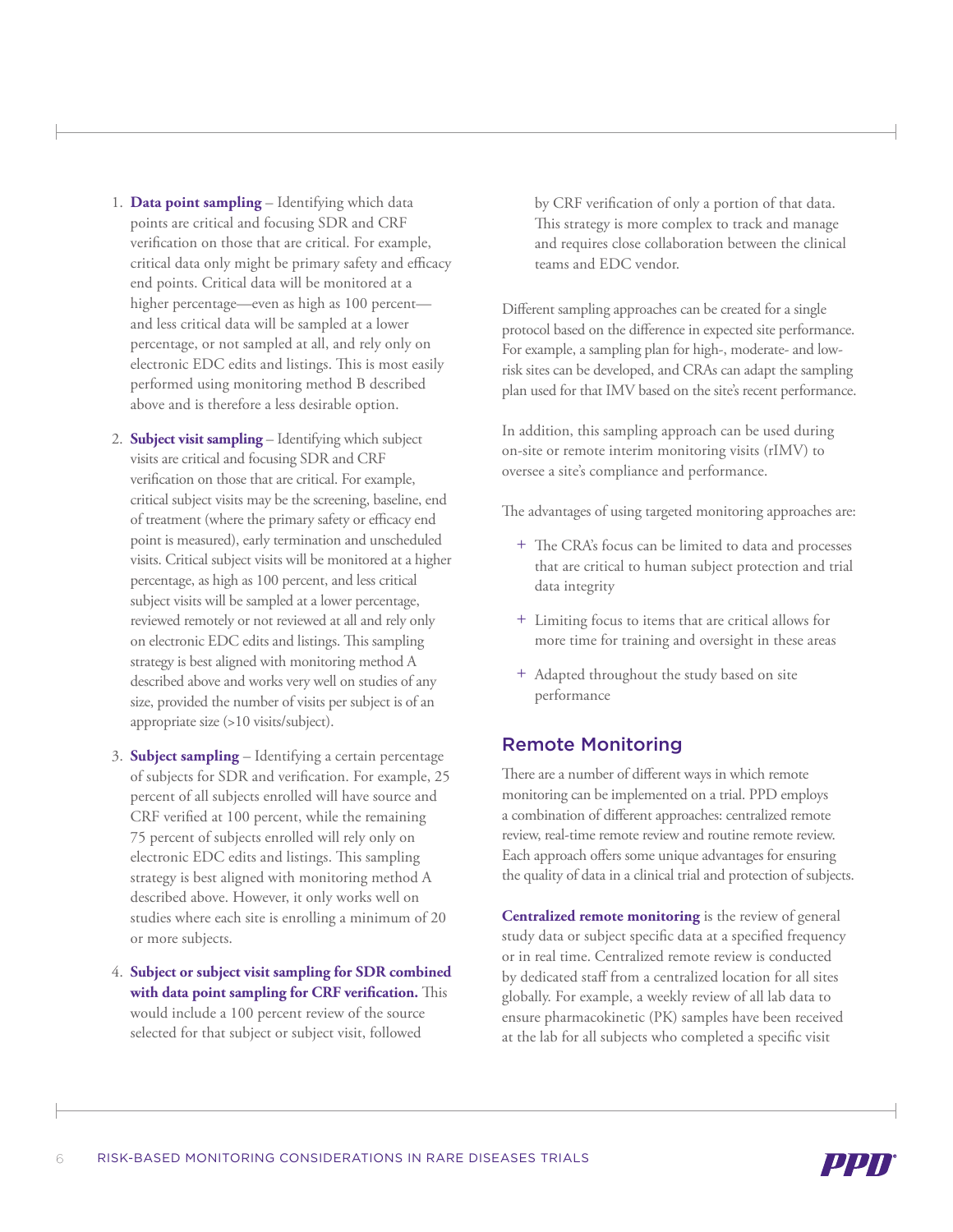within the last seven days can be completed for all sites globally by a dedicated CRA. A second example of centralized remote review is having a dedicated CRA review all data entered into EDC for the first two screened subjects at each site globally to verify medical history, physical exam findings, concomitant medication and lab values meet entry criteria. Finally, centralized remote monitoring also can include a review of site metrics (such as the percent of screen failures or the percent of early terminations), key risk indicators (such as sites that are outliers in AE. Centralized monitoring can be conducted by a number of functional experts (medics, CRAs, data analysts, etc.) each looking at data with a different focus. Given the rare disease challenges of small sample sizes within sites and a small numbers of sites, statistical approaches for use can take a patient-centric focus over site-centric focus.

**Real-time remote review** is the evaluation of data in "near" real time. It occurs within a specified period of time from the entry of that data into the EDC system or other electronically accessed system such as a lab portal or imaging portal. Real-time remote review is conducted on study data that is critical to be reviewed in a timely manner to prevent sites from making mistakes like enrolling ineligible subjects, or to prevent sites from repeating critical mistakes or omissions such as failing to decrease the dosage of medication at visits where their assessments show the subject is not tolerating the current dosage. Real-time remote review typically is performed on the first several subjects that have an event meeting real-time review criteria, such as screening, randomization, early termination, severe adverse event (SAE) or unscheduled visits. These are all common triggers that might require real-time review to monitor a site's compliance with protocol or Good Clinical Practices at critical stages in the trial. Depending on the likelihood of errors that significantly impact the trial integrity or subject protection, real-time review can be performed for all subjects when certain events occur. Real-time remote review can be performed by a centrally designated person on the clinical team for all sites globally or by

the CRA assigned to conduct the on-site monitoring. How this review is coordinated depends on the pace of enrollment, the volume of enrollment and the pace of on-site monitoring requirements. Queries are issued by the CRA and, if applicable, the on-site CRA is notified when additional site training is needed. Deviations identified are captured in the clinical trial management system (CTMS) and if significant compliance concerns are identified, an on-site IMV may be scheduled.

**Routine remote review** is the review of EDC data or other electronically available data such as lab portals or imaging portals at a specified frequency. This also could include CRAs accessing a site's electronic health records, if available. This type of review is conducted as a component of a routine rIMV. For example, every six to eight weeks a CRA might conduct an rIMV. During that rIMV, the CRA will assess enrollment, regulatory communication and status, investigational product supply, temperature control and accountability records, delegation of responsibilities and training of site personnel. In addition, the CRA will assess EDC account access, confirm or assist sites in closure of queries or site issues, and additionally review data in EDC for a select sampling of subjects for protocol compliance, clinical logic, AE reporting and follow-up, and to ensure that all required visits and procedures have been recorded appropriately in the CRF and document any observed deviations. This may involve accessing a lab portal, electronic diaries, imaging portal or electronic health records for verification of key data. Queries are issued by the CRA and identified deviations are captured in CTMS. Findings found during the routine remote review are documented within the rIMV report and discussed with the investigator and other site personnel during the site/CRO phone call, a required element of an rIMV. The routine remote review and rIMV phone call with the site can be performed by a centrally designated person on the clinical team or by the CRA assigned to conduct the on-site monitoring, or the routine remote review can be done centrally and the rIMV phone call can be conducted by the on-site CRA. How this review is coordinated depends on the specific details of

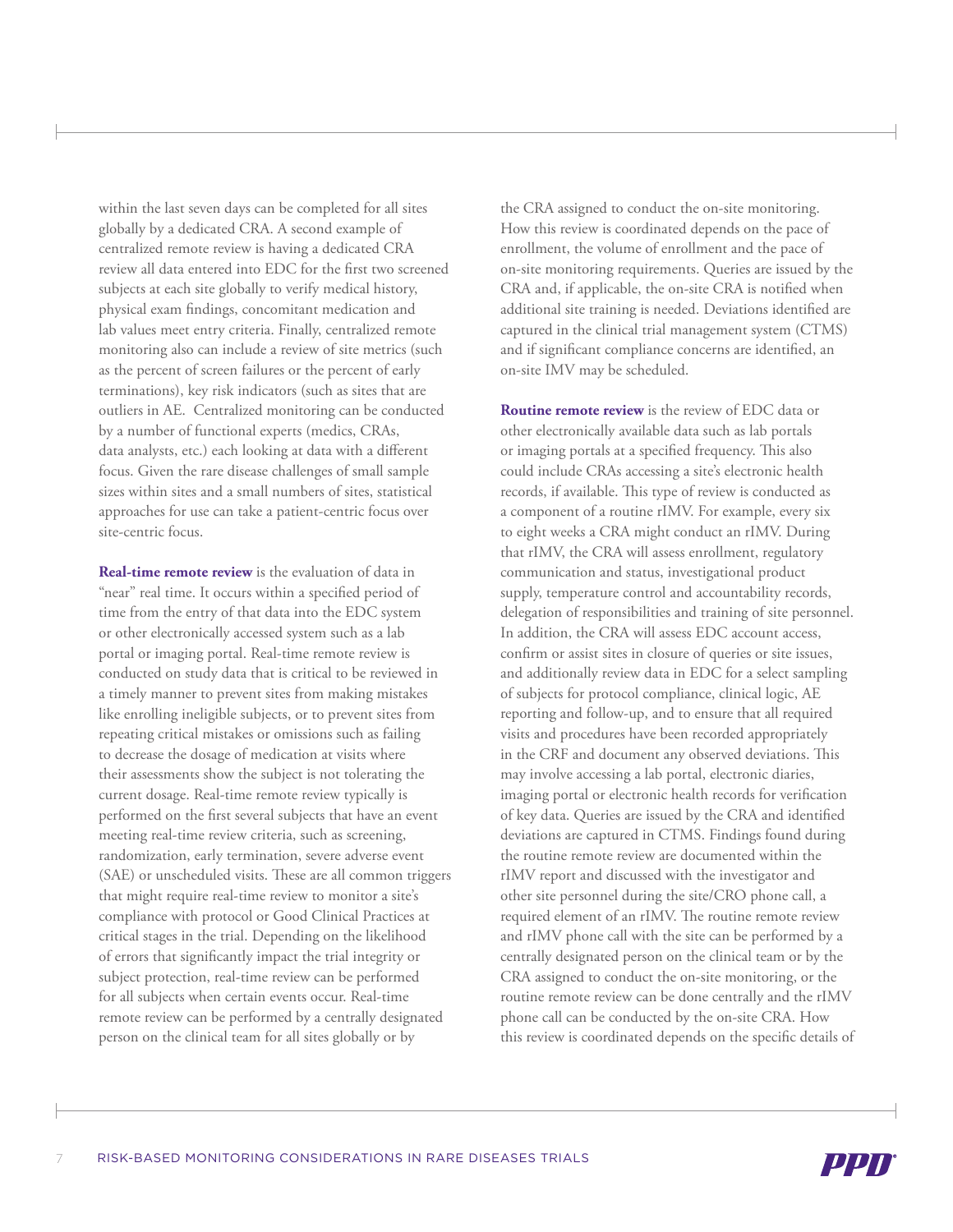the trial and what might be the most effective and efficient process, one detail that may impact this review are the local language requirements for the study.

Each approach has inherent advantages, including:

- + Centralized remote review
	- • Ensures consistency of review and expectations of the data across all countries and sites globally
	- Detects weaknesses or inconsistencies in individual monitoring processes
	- • Can compare each site to all study sites, other sites in a region or group subjects to identify outliers for further investigation
		- • Leverages centralized statistical monitoring algorithms and data visualization capabilities to identify trends not visible by the CRA
- + Real-time remote review
	- • Promptly identifies errors/omissions
	- Prevents repeated errors/omissions
	- • Enables rapid identification of site weaknesses and of corrective actions
- + Routine remote review
	- • Ensures oversight of subject data and site process between on-site IMVs
	- Allows for replacing some on-site IMVs with remote IMVs

## Application of Risk-Based Monitoring Techniques in Rare Diseases Examples

A combination of the various monitoring approaches provides additional safeguards to data integrity and subject protection that are not possible or cost effective using only traditional on-site monitoring. Beginning with the risk assessment for study A, a 15-month study of pediatric subjects with subject visits every four weeks for 52 weeks,

we find that this is a good candidate for using a RBM approach for the following reasons:

- + Large volume of visits/subjects (16 on-site and one phone visit).
- + Relatively safe profile for the investigational product and comparator (a data monitoring committee will be used as well).
- + Clear and distinct primary and key secondary efficacy end points (comparing baseline to week 52). Other important efficacy end points are measured at weeks 16, 28 and 40 in addition to week 52.
- + Additional safety measures—including training have been planned for implanting neurosurgeons.

Despite the complexity of three different cohorts, study B is also a good candidate for a RBM approach for the following reasons:

- + Cohorts one and two have a large volume of visits/subjects. Cohort one (29 visits with most every two weeks) and cohort 2 (17 visits with most every four weeks).
- + Cohort three subjects require 15 subject visits of which 10 are conducted by phone.
- + Relatively safe profile for investigational product (a data monitoring committee will be used as well).
- + Clear and distinct primary and key secondary efficacy end points (comparing baseline to week 48). Subjects are considered evaluable if they have completed 24 weeks on the trial.

Based on the risk assessment, study A is a good candidate for a targeted approach to SDR and CRF verification. In this example, we would suggest monitoring 100 percent of all source and corresponding CRFs for each subject's screening, baseline and week 52 visits. All subjects could be monitored at weeks 16, 28 and 40 also at 100 percent, or this could be tapered depending on site performance

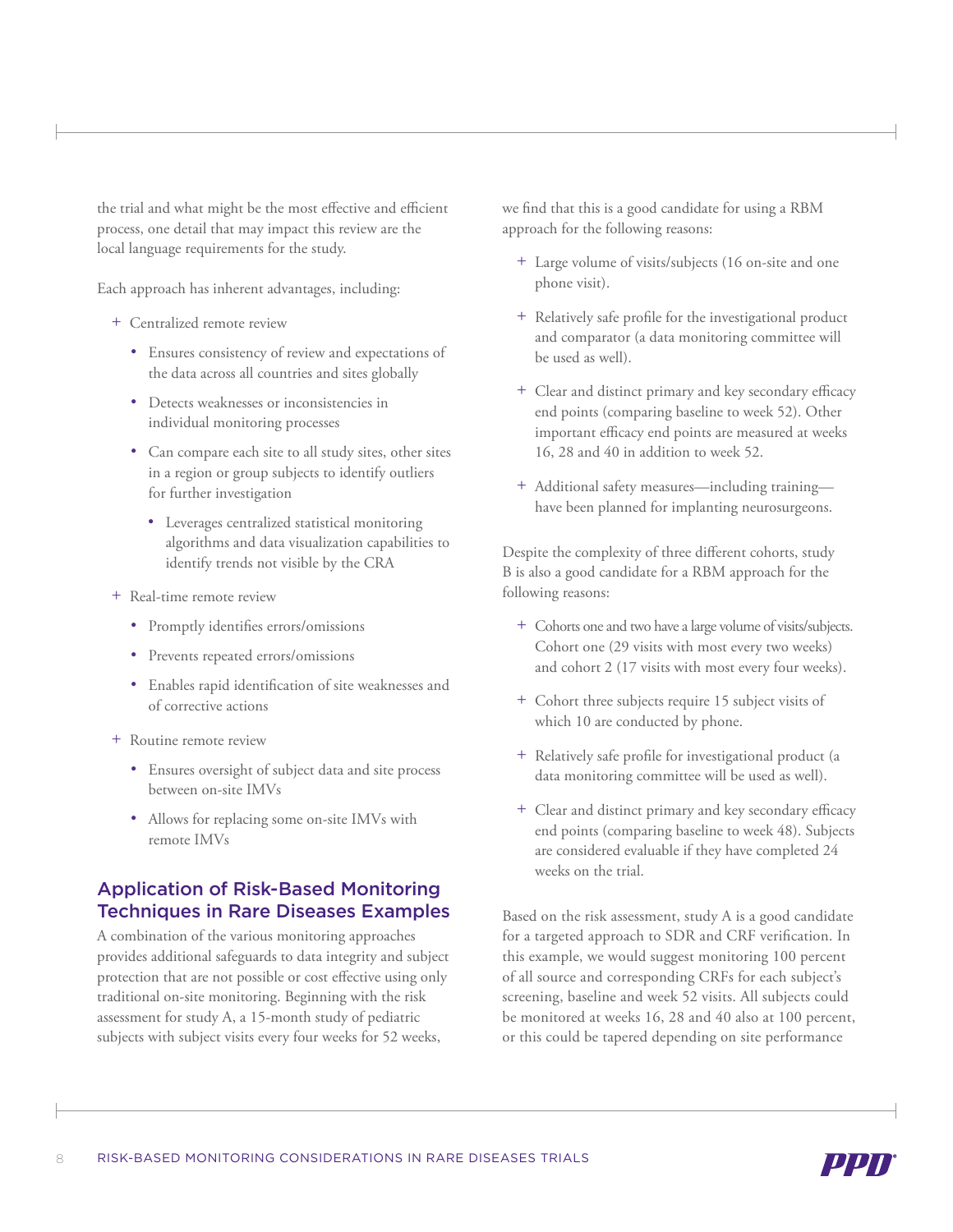such as 100 percent for high-risk sites, 75 percent for moderate-risk sites and 50 percent for low-risk sites. For all other visits (weeks 4, 8, 12, 20, 24, 32, 36, 40, 44 and 48) a tapered approach could be suggested, but these could be an even lower percentage of sampling such as 50 percent for high-risk sites, 30 percent for moderate-risk sites and 20 percent for low-risk sites.

Study B is also a good candidate for a targeted approach to SDR and CRF verification. In this example, we would suggest monitoring 100 percent of all source and corresponding CRFs for each subject's screening, implantation, post-op check, baseline, and week 24 and 48 visits. For subjects in cohort one, monitoring would be tapered to weeks 4, 8, 12, 16 and 20 depending on site performance such as 100 percent for high-risk sites, 75 percent for moderate-risk sites and 50 percent for low-risk sites. For cohorts one and two, all other visits could follow a tapered monitoring approach, but these would be an even lower percentage of sampling such as 50 percent for high-risk sites, 30 percent for moderaterisk sites and 20 percent for low-risk sites. All other subject visits for cohort three would not be monitored on-site and could be monitored remotely.

For studies A and B, it is recommend that a 100 percent review be done on-site of all informed consents for all subjects, all investigational product accountability for all subjects, all unscheduled visits, all SAEs and all early termination visits because of the likelihood of errors that would impact subject safety or trial integrity in these areas.

To supplement the reduction in on-site monitoring for both studies A and B, it is also recommended to apply remote monitoring. Because of the low volume of subjects in these trials and how important each visit is in the data collection needed to power the trials, it is recommended that one of two approaches to remote monitoring be selected. In the first option any visit not selected for on-site monitoring will be monitored remotely. Alternatively, in the second option, a tapered

sampling of any visits not selected for on-site monitoring will be selected for sampling based on site performance, for example, 50 percent for high-risk sites, 30 percent for moderate-risk sites and 20 percent for low-risk sites. The timing of the remote review also can be tailored for the study. For all three example studies, since they are rare diseases indications and any mistake made by the sites that are not identified and corrected before they are repeated can be significant, it is recommended that all remote monitoring be done in near real time, which means every four weeks in study A and every two to four weeks in study B. The remote review either could be conducted by the CRA responsible for the on-site IMVs, or, in this case, a centralized reviewer with a medical degree would be recommended for review of the subject visit data selected for sampling, and a centralized CRA could review the administrative compliance of each site, for example sample management, and the CTM would centrally assess key risk indicators (KRI) and performance metrics at the site.

Despite study C involving a single dose of a marketed product, it is not a perfect candidate for targeted SDR and CRF verification for the following reasons:

+ The primary efficacy end point is the Time to Meeting Discharge Criteria (TMDC) based on an investigator assessment of angioedema associated upper airway symptoms. The TMDC end point will be calculated from the time of study drug administration to the earliest time point at which the symptoms of difficulty breathing and difficulty swallowing are absent (score=0) and the symptoms of voice change and tongue swelling are mild or absent (scores of 0 or 1). This end point could occur at any subject visit.

Conversely, study C could benefit from applying near real-time remote review of the data as it is entered into the EDC system as described above. The benefits of customizing the monitoring plan based on the protocol specifics and site performance allow the CRAs to focus

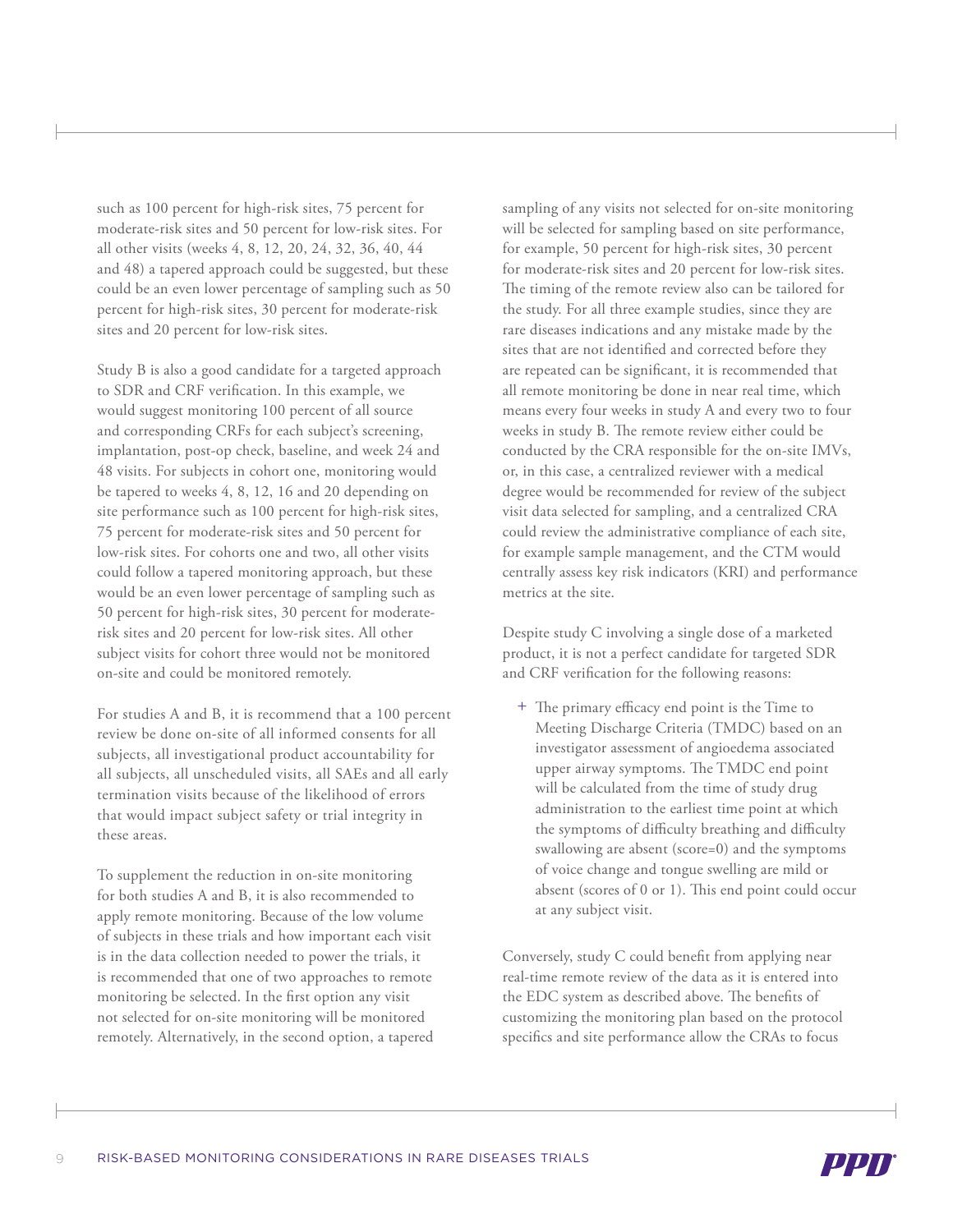a targeted SDR and CRF verification on the data that is critical and allows more time for reviewing the site's processes and compliance to the protocol and regulatory requirements. This diligence that is applied to strategically timed remote monitoring can increase subject protection and improve overall data quality.

Centralized monitoring could be applied across all three trials, despite a small population of sites or subjects/ site. In a rare diseases trial, small adjustments to the central monitoring data cuts can be customized to ensure nothing is being obscured. In studies where the patient to site ratio is low, adjustments can be made to group patients other than by 'site' when helpful to tease out signals or trends. Numerical and statistical challenges related to small sample sizes and sites can be circumvented through patient specific focus, and other exploratory mechanisms using appropriate visualization tools. Some exploratory methods may be subjective in nature but nevertheless highly effective in patient level or site level risk assessment given that the review and interpretation is performed by skilled analysts.

In these types of studies where concurrent enrollment is low within a site, additional effort should be focused to leverage the openness of these rare disease communities to fluidly share compliance, procedural and other site-level feedback across all sites or regional clusters of sites to drive greater protocol familiarity than would be natural in a low enrolling study. So as issues are discovered in any method of monitoring, special effort should be made to ensure all sites are benefiting from the lessons learned of others.

Additional financial benefits are derived from applying these adaptive and intelligent monitoring approaches. Because of the decreased volume of data required for review at each on-site IMV, targeted source and CRF verification can reduce the number of on-site IMVs required for ensuring adequate oversight of the trial. Supplementing on-site IMVs with remote monitoring visits that are estimated to be a third of the cost of an on-site IMV ensure more frequent oversight of site performance.

Assessing sites for risks and adapting the monitoring plans based on site performance ensures that high-risk sites will get more time and attention. This also allows for refining the number of on-site and remote IMVs to the specific number required for managing all high-, moderate and low-risk sites with little excess.

## Current Application of Risk-Based Monitoring Techniques

In late 2013, PPD first began utilizing our adaptive and intelligent approach to RBM, utilizing Preclarus for real-time data capabilities and dynamic analysis. This approach allows us to manage trials with a reduced frequency of on-site visits and reduced SDV while still maintaining high quality and close oversight of clinical trial sites. PPD has recently layered-in a Data Analytics function, using a centralized Cross-functional Data Liaison (CDL). The CDL plays an important role in RBM trials, analyzing a variety of data sources to surface anomalies and trends in the data that indicate risk to the project and to ensure project teams are focusing on the issues that matter.

Each monitoring plan is customized based on a detailed evaluation of the protocol. Site level visit schedules are then adapted through the life of the trial, using quantitative reports and qualitative clinical assessments. This helps us target the appropriate level of monitoring effort to specific sites based on the risk level.

Additionally, Preclarus allows our CRAs and CTMs to view site health assessments and risk indicators—in addition to other site performance data—in order to trigger site investigations or modify the monitoring schedule for the site. These combined process and technology innovations allow us to identify sites with potential problems faster, drive better site performance and data quality, optimize CRA time on-site, and reduce the overall costs of clinical research. PPD has more than 15 studies utilizing adaptive monitoring techniques in queue for implementation within the next three to five months.

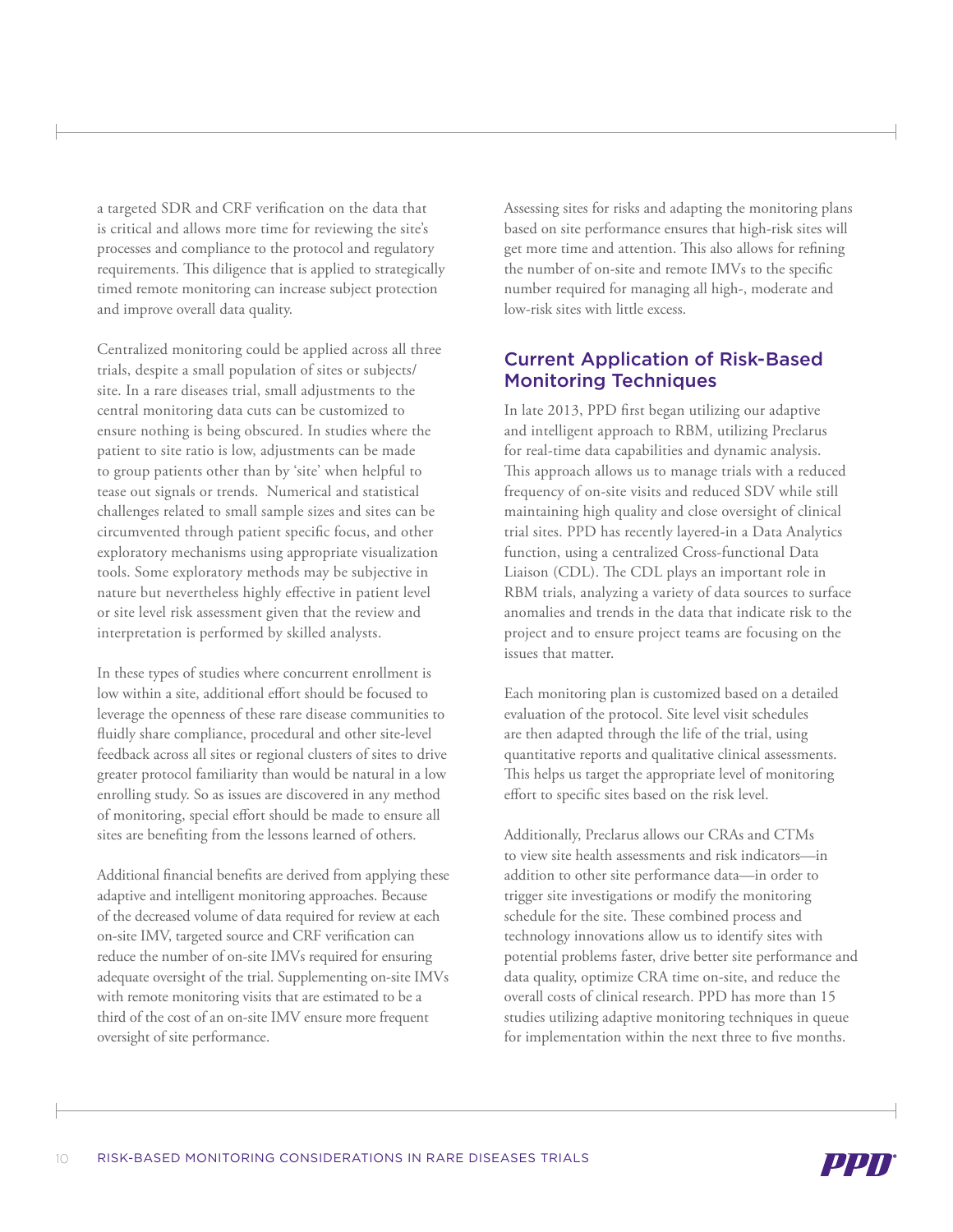# **CONCLUSION**

A comprehensive RBM approach in the rare and uncommon diseases space allows for a flexible solution in which the benefits of real-time data can be applied while maintaining a focus on quality and timely data.

## **REFERENCES**

- 1 U.S. Food and Drug Administration, August 2011. Draft Guidance for Industry Oversight of Clinical Investigations — A Risk-Based Approach to Monitoring.
- 2 U.S. Food and Drug Administration, August 2013. Available at: http://www.fda.gov/downloads/Drugs/.../Guidances/ UCM269919.pdf
- 3 TransCelerate BioPharma Inc., May 2013. Position Paper: Risk-Based Monitoring Methodology. Available at: http://www. transceleratebiopharmainc.com/wp-content/uploads/2013/09/ Risk-Based-Monitoring-Methodology-Position-Paper.pdf
- 4 TransCelerate BioPharma Inc., 2014. Position Paper: Evaluating Source Data Verification as a Quality Control Measure in Clinical Trials. Available at: http://dij.sagepub.com/ content/48/6/671.full.pdf+html?ijkey=WvFddBqUhBvCU&keyt ype=ref&siteid=spdij